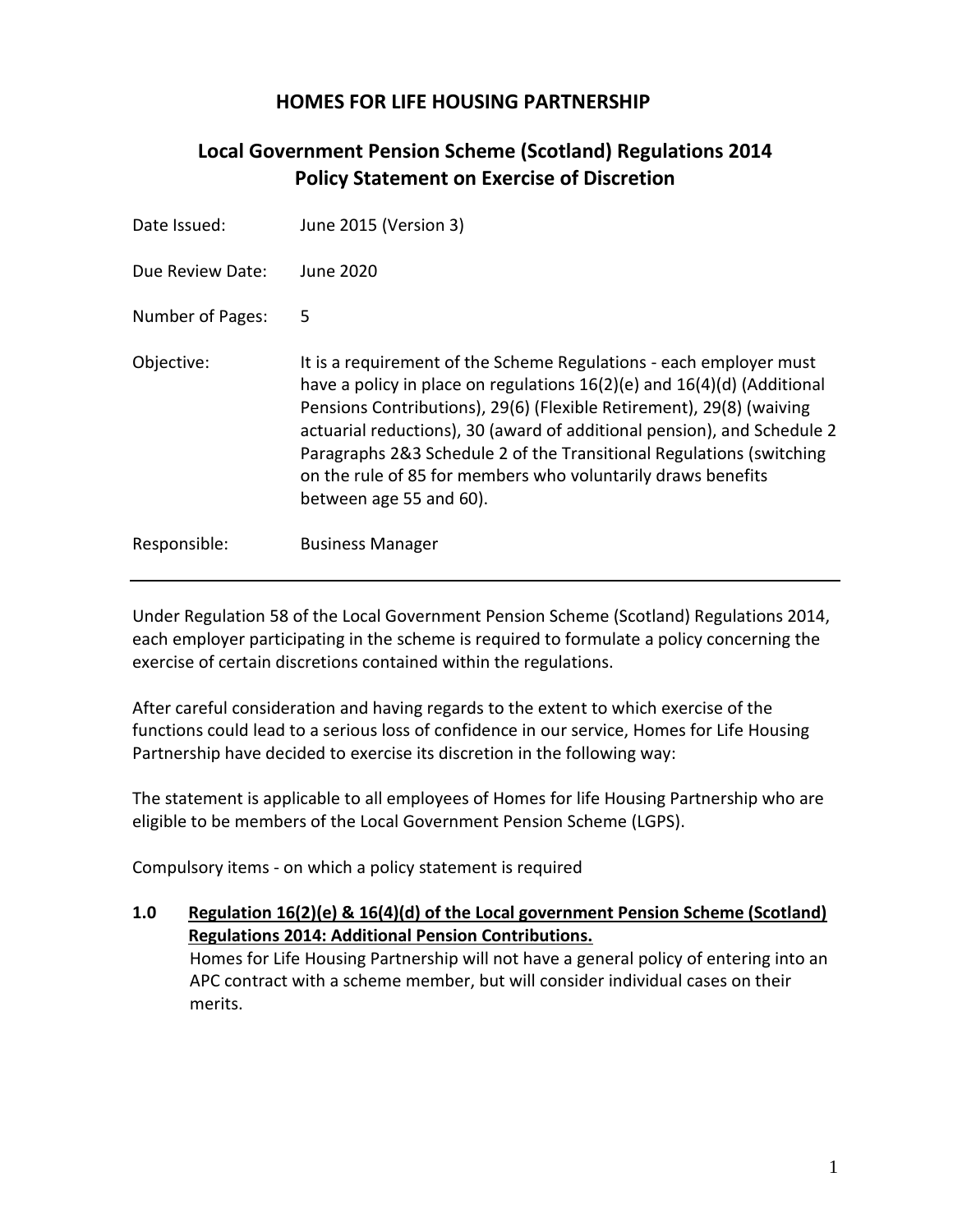# **2.0 Regulation 29(5) of the Local Government Pension Scheme (Scotland) Regulations 2014: Retirement Benefits: Early payment of benefits on or after age 55 and before age 60.**

Homes for Life Housing Partnership will not have a general policy of granting early payment of benefits on or after age 55 and before age 60 but will consider requests on a case by case basis. Homes for Life Housing Partnership may exercise this discretion where a sound business case can be made for doing so or where other exceptional circumstances arise that make payment of those benefits justifiable. An election made by a member aged less than 60 is ineffective without the consent of the member's employing authority or former employing authority.

### **3.0 Regulation 29(6) of the Local Government Pension Scheme (Scotland) Regulations 2014: Flexible Retirement**

Homes for Life Housing Partnership will not have a general policy of agreeing to requests for early payment of retirement benefits from a member who has attained age 55 and who with his employer's consent, has also reduced his hours and/or grade. However, where Homes for Life Housing Partnership consider it can be demonstrated as being to their advantage or in their operational interested, it will consider such requests.

Should Homes for Life Housing Partnership agree to the early payment of benefits under this regulation in any case, they will not have a general policy of waiving any reduction which would normally be applied to the benefits.

#### **4.0 Regulation 29(8) of the Local government Pension Scheme (Scotland) Regulations 2014: Waiving Actuarial Reduction on Early Retirement between 55 and 60.** Any scheme member aged 55 or over, providing they have left employment, can ask for the early payment of pension benefits, but these benefits may be reduced for early payment.

Homes for Life Housing Partnership will not have a general policy of agreeing to requests for early payment of retirement benefits from a member who has attained age 55 or over and is under age 60. However, where Homes for Life Housing Partnership considers it can be demonstrated as being to their advantage or in their operational interests, it will consider such requests.

Should Homes for Life Housing Partnership agree to the early payment of benefits under this regulation in any case, they will not have a general policy of waiving any reduction which would normally be applied to the member's benefits.

# **5.0 Schedule 2 - paragraphs 2 & 3 of the Local Government Pension Scheme (Transitional Provisions and Savings) (Scotland) Regulations 2014**

Homes for Life Housing Partnership will not have a general policy of agreeing to requests for early payment of retirement benefits from a member who has attained age 55 and is under age 60 who with his employer's consent. However, whether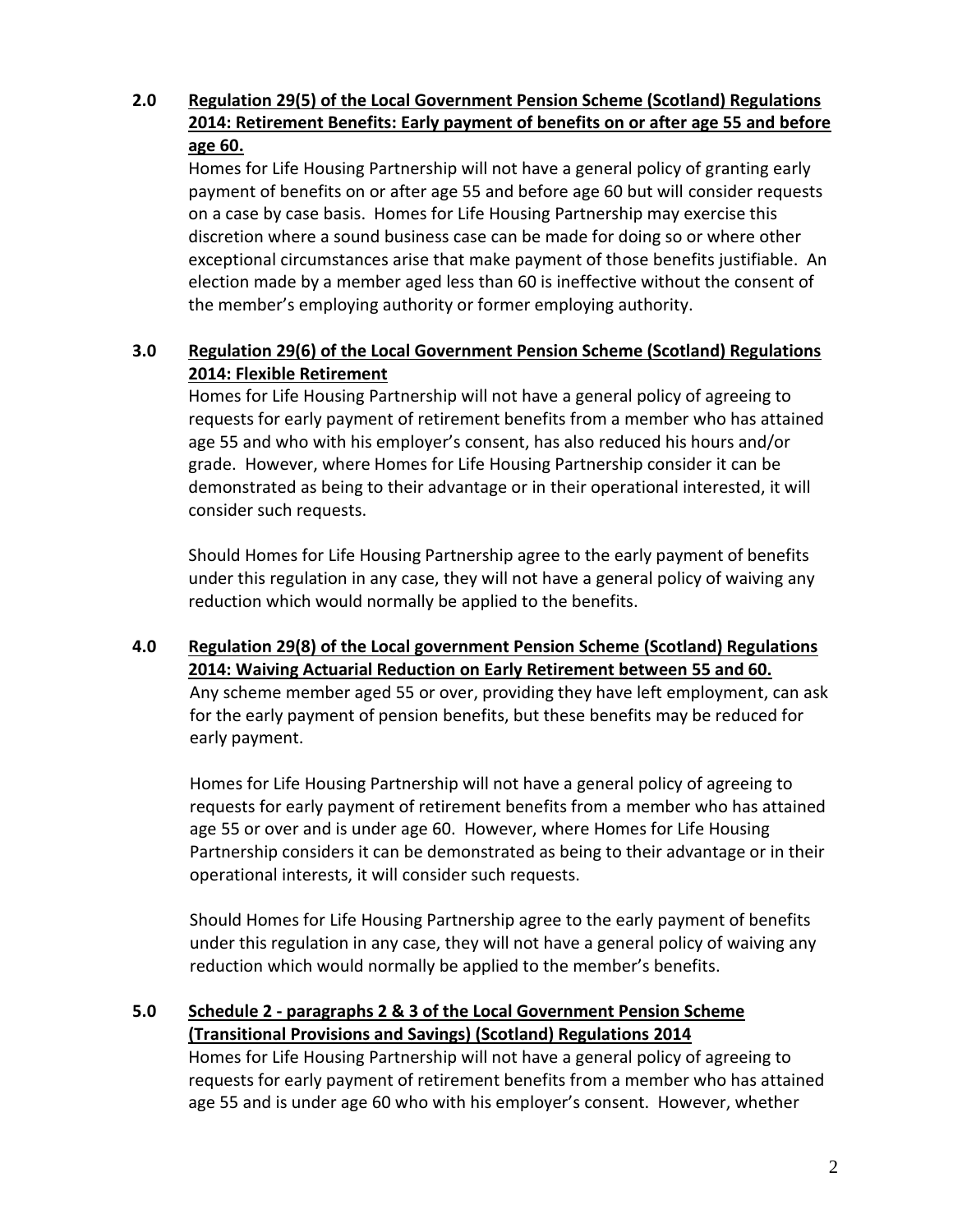Homes for Life Housing Partnership considers it can be demonstrated as being to their advantage or in their operational interest, it will consider such requests.

Should Homes for Life Housing Partnership agree to the early payment of benefits under this regulation in any case, they will not have a general policy of applying the Rule of 85, nor will they waive any reductions which would normally be applied to the benefits.

#### **6.0 Regulation 30 of the Local Government Pension Scheme (Scotland) Regulations 2014: Award of Additional Pension**

Homes for Life Housing Partnership will not have a general policy of awarding additional pension in this way, but will consider individual cases on their merits. Homes for Life Housing Partnership may exercise this discretion in an individual case by written resolution where financial or operational advantages can be demonstrated.

#### **7.0 Regulation 29(5) of the Local government Pension Scheme (Scotland) Regulations 2014: (Voluntary Early Retirement between the ages 55 and 60)**

A former scheme member aged 55 or over, providing they are not in Local Government employment, can ask for the early payment of their deferred pension benefits. Where the member is under age 60, it is at the employer's discretion to agree to early payment.

Homes for Life Housing Partnership will not have a general policy of allowing early payment of benefits for former employees, but will consider applications on their merits. Homes for Life Housing Partnership may consent to voluntary early release where it can be demonstrated as being in Homes for Life Housing Partnership's financial or operational interests. Where early payment is permitted, the employer will not have a general policy of applying the Rule of 85, nor will they waive any reduction which would normally be applied to the benefits.

# **8.0 Regulation 30 of the Local Government Pension Scheme (Benefits, Membership and contributions) (Scotland) Regulations 2008: (Voluntary Early Retirement between the ages 50 and 60)**

Any scheme member aged  $50<sup>1</sup>$  or over, providing he has left his employment, can ask for the early payment of pension benefits. Where the member is under age 60, it is at the employer's discretion to agree to early payment. This discretion may also apply to former members with deferred pension rights when they attain age  $50^1$ .

Homes for Life Housing Partnership will not have a general early release policy, but will consider application on their merits. Homes for Life Housing Partnership may consent to voluntary early release under regulation 30 of the Benefits Regulations where it can be demonstrated as being in Homes for Life Housing Partnership's financial or operational interests. In the event that Homes for Life Housing Partnership does consent to a scheme member's early release it may further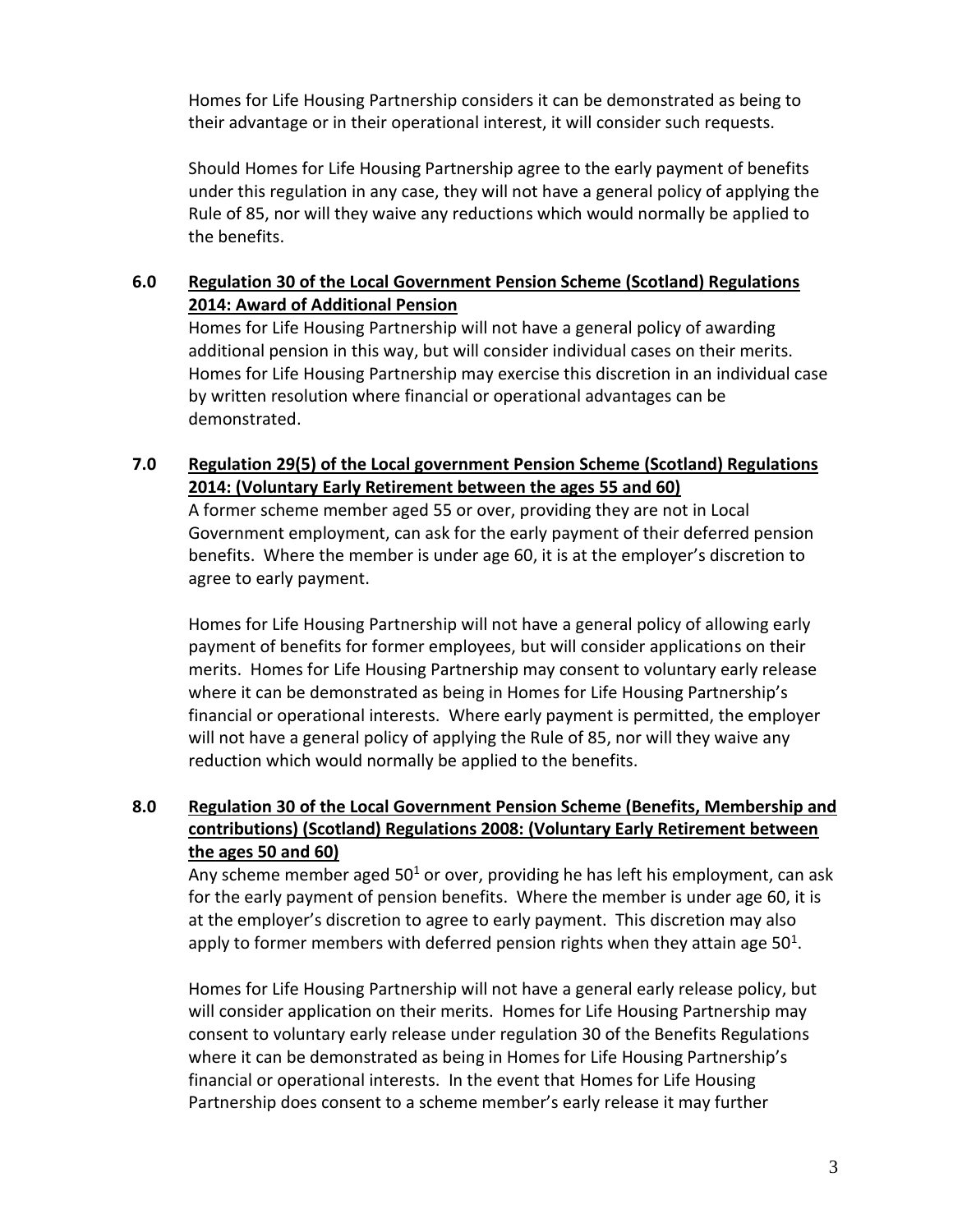determine on compassionate grounds under regulation 30(5) that a scheme member's benefits should not be reduced. Homes for Life Housing Partnership will only exercise this further discretion in exceptional cases of hardship.

Non-Compulsory Items - on which a policy statement may be prudent:

# **9.0 Regulation 17(1) of the local Government Pension Scheme (Scotland) Regulations 2014: Shared Cost AVC's**

This regulation allows Homes for Life Housing Partnership to set up additional voluntary contributions (AVC) scheme requiring a contribution from Homes for Life Housing Partnership. Scheme members already have access to AVC arrangement which accept member-only contributions. The policy of Homes for Life Housing Partnership is not to establish a shared cost AVC scheme.

# **10.0 Regulation 89 of the Local Government Pension Scheme (Scotland) Regulations 2014: Forfeiture of pension rights after conviction for employment-related offences.**

Under this regulation, Homes for Life Housing Partnership may apply to the Scottish Ministers to forfeit all or part of a scheme member's pension benefits. This would apply in a case of conviction for a serious offence which were either 'gravely injurious to the State' or 'liable to lead to a serious loss of confidence in the public service'. In the interest of maintaining confidence in the public service, Homes for Life Housing Partnership reserves the right to exercise this discretion should the need arise.

# **11.0 Regulation 90 of the Local Government Pension Scheme (Scotland) Regulations 2014: Recovery or retention where former member has misconduct obligation.** Under this regulation, Homes for Life Housing Partnership may recover from his pension benefits any loss arising from a criminal, negligent or fraudulent act by a former employee. In the interest of maintaining confidence in the public service, Homes for Life Housing Partnership reserves the right to exercise this discretion should the need arise. However, consideration will be taken of any means available for recovering monetary obligations.

# **12.0 Regulation 98 of the Local government Pension Scheme (Scotland) Regulations 2014: Inward Transfer of Pension Rights**

Homes for Life Housing Partnership will not have a general policy of allowing late transfer to proceed. Instead it will consider individual applications on their merits and may, in agreement with the Lothian Pension Fund exercise discretion to allow a later transfer to proceed where there is no financial impact on Homes for life Housing Partnership and the Lothian Pension Fund.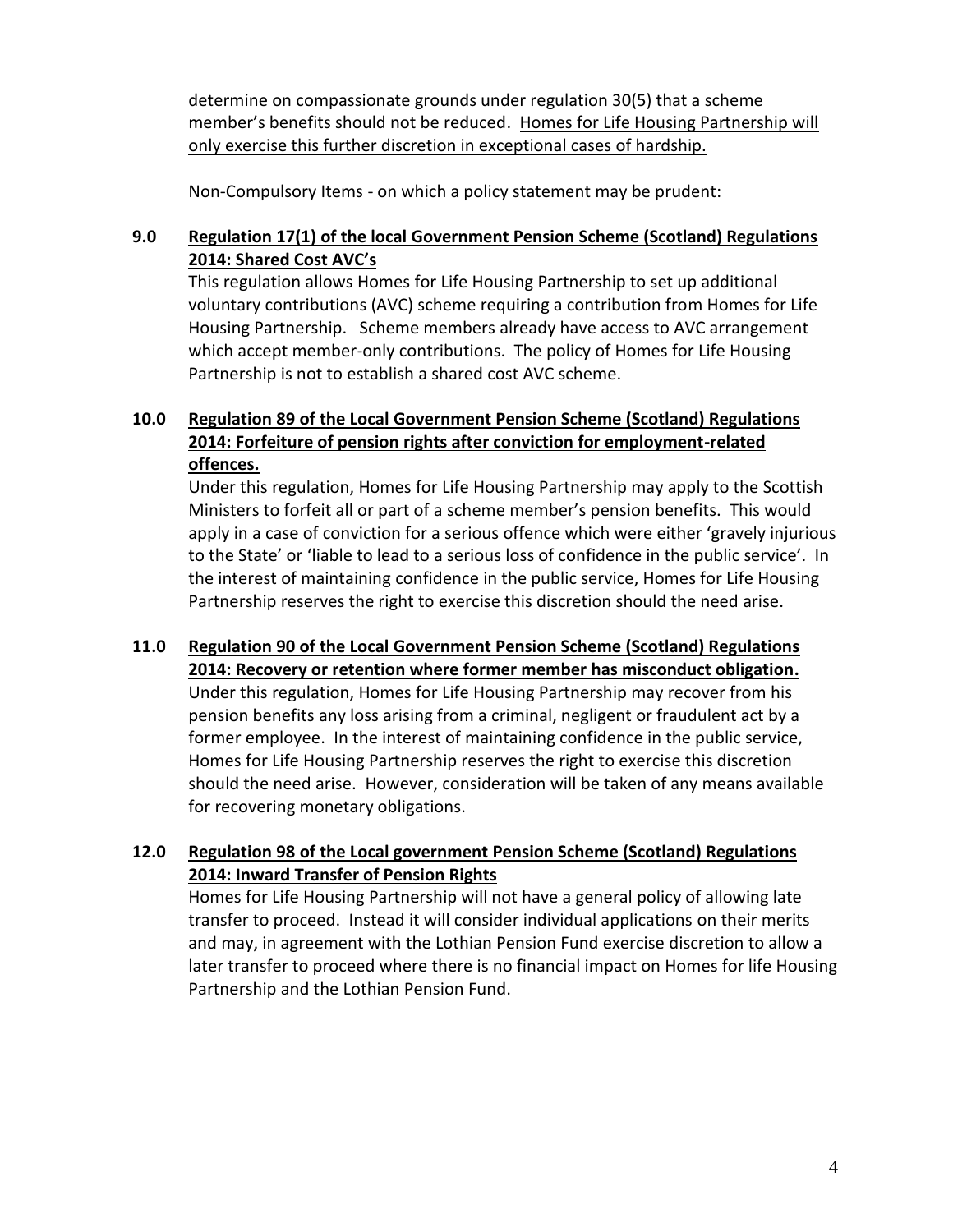#### **13.0 Regulation 9(4) of the Local Government Pension Scheme (Scotland) Regulations 2014: Member Contributions**

Under this regulation, Homes for Life Housing Partnership may adjust a member's contribution rate should a change in pay move them into a different band during the financial year. Providing that a consistent approach is taken, in the interest of maintaining confidence in the public service, Homes for Life Housing Partnership reserves the right to exercise this discretion should the need arise.

### **14.0 Regulation 16(16) of the Local Government Pension Scheme (Scotland) Regulations 2014: Additional Pension Contributions**

Under this regulation, where a member enters into an additional pension contract to which employer contributions may be made (Shared Cost Additional Pension Contract), an application to enter into the contract must be made within 30 days of returning to work. Homes for Life Housing Partnership will not generally agree to extend this time limit, but will do so exceptionally, where an employee provides evidence of extenuating circumstances.

### **15.0 The Local Government (Discretionary Payments and Injury Benefits)(Scotland) Regulations 1998 and the Local Government (Discretionary Payments and Injury Benefits)(Scotland) Amendment Regulations 2008**

As an admitted body Homes for Life Housing Partnership has not adopted these regulations and will not generally have a policy of making the discretionary payment provided or under these regulations. For the avoidance of doubt this does not include any compensation payable for injury under an Insurance cover taken out by Homes for Life Housing Partnership specifically to cover injuries. Homes for Life Housing Partnership does however reserve the right to consider individual cases where it can be demonstrated that such payments would be in Homes for Life Housing Partnership's financial or operational interests.

#### **16.0 Authorisation**

For the avoidance of doubt, any exercise of discretion under paragraphs  $1.0 - 15.0$ above will require prior consideration of and approval by the Board of Homes for Life Housing Partnership.

#### **17.0 Review**

In making this policy, Homes for Life Housing Partnership has referred to the statutory provisions and has taken advice from the City of Edinburgh Council as the Pension Scheme administering authority.

This policy statement will be kept under review and will be revised as and when necessary to reflect any changes in regulations or policy. Any changes to this policy will be advised to the administering authority and scheme members in writing within one month of the change taking effect.